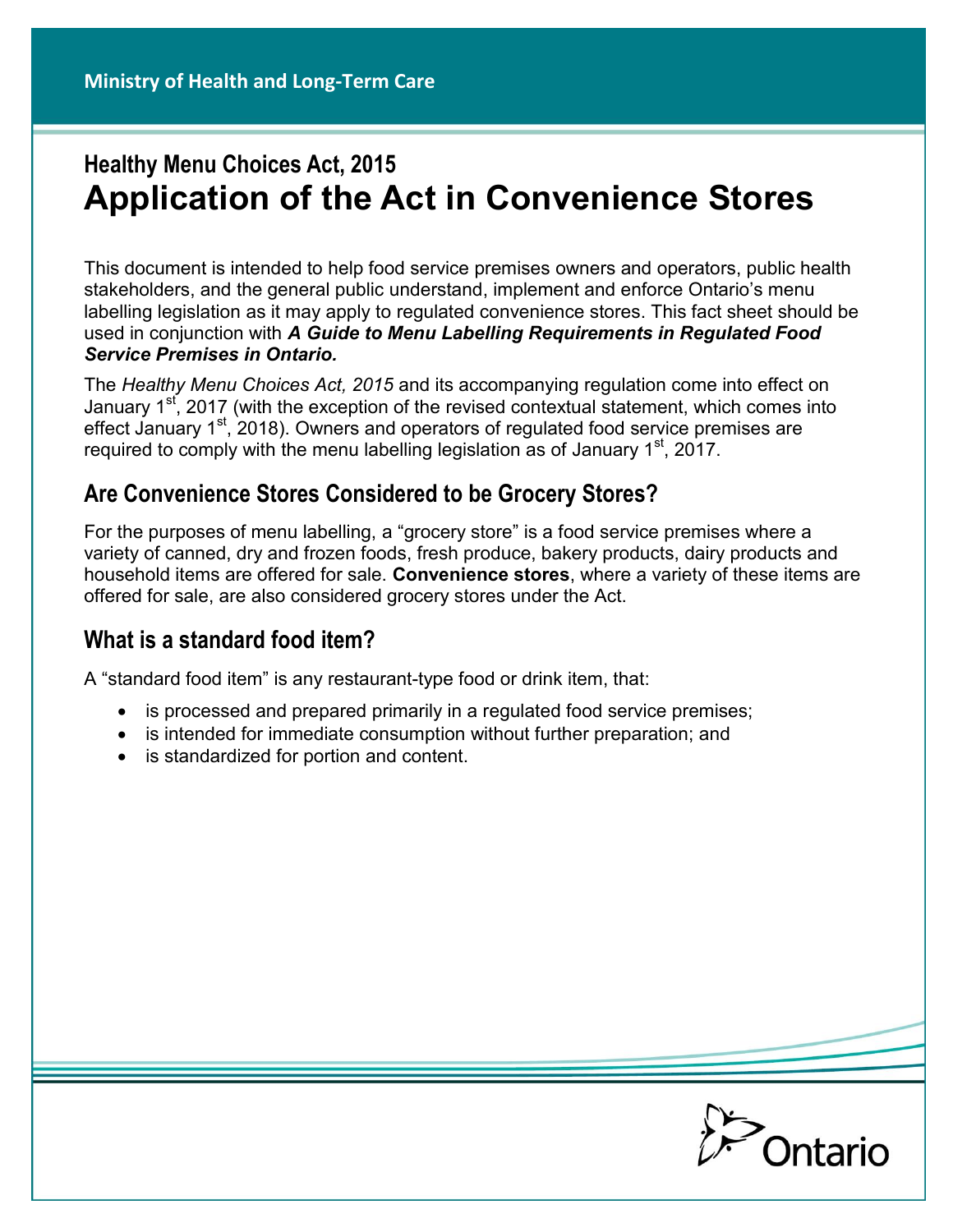### **Where must calories be displayed?**

Calories must be displayed on any written menu at or outside of a regulated food service premises. A menu includes:

- Paper Menus,
- Electronic Menus (e.g. menus on tablets, self-order kiosks),
- Menu Boards; and
- Online Menus/Applications, Advertisements (other than billboard, radio and television advertisements), and Promotional Flyers that list prices for standard food items and provide a method that customers can use to order delivery or take away (e.g., phone number or website).

Where standard food items are put on display, calories must be displayed on labels or tags, regardless of whether the item is also listed on the menu.

Items that are on display and labelled with a Nutrition Facts table are exempt from the requirements of the legislation. However, if the item with a Nutrition Facts table is listed on a menu, then the calories for that standard food item must be displayed on the menu.

## **What standard food items are exempt from calorie labelling in a convenience store?**

The regulation exempts certain food and beverage items from calorie display requirements. The following exemptions may be of interest to regulated grocery stores:

- **Temporary Food Items:** Food or drink items that are offered for sale for less than 90 days per calendar year, whether consecutively or non-consecutively.
- **Condiments:** Self-serve condiments that are available free of charge and that are not listed on the menu.
- **Special-Order Items:** Food or drink items that are prepared on an exceptional basis, in response to a specific customer request, and that deviate from the standard food items offered by the regulated food service premises. Please note that this does not include items intended to be personalized that are assembled based on customers' choices.
- **Items with a Nutrition Facts Table:** Standard food items that are on display and are labelled with a Nutrition Facts table. Note that items with a Nutrition Facts table that are listed on a menu require calorie labelling.
- **Vending Machines**: Food or drink items in a vending machine.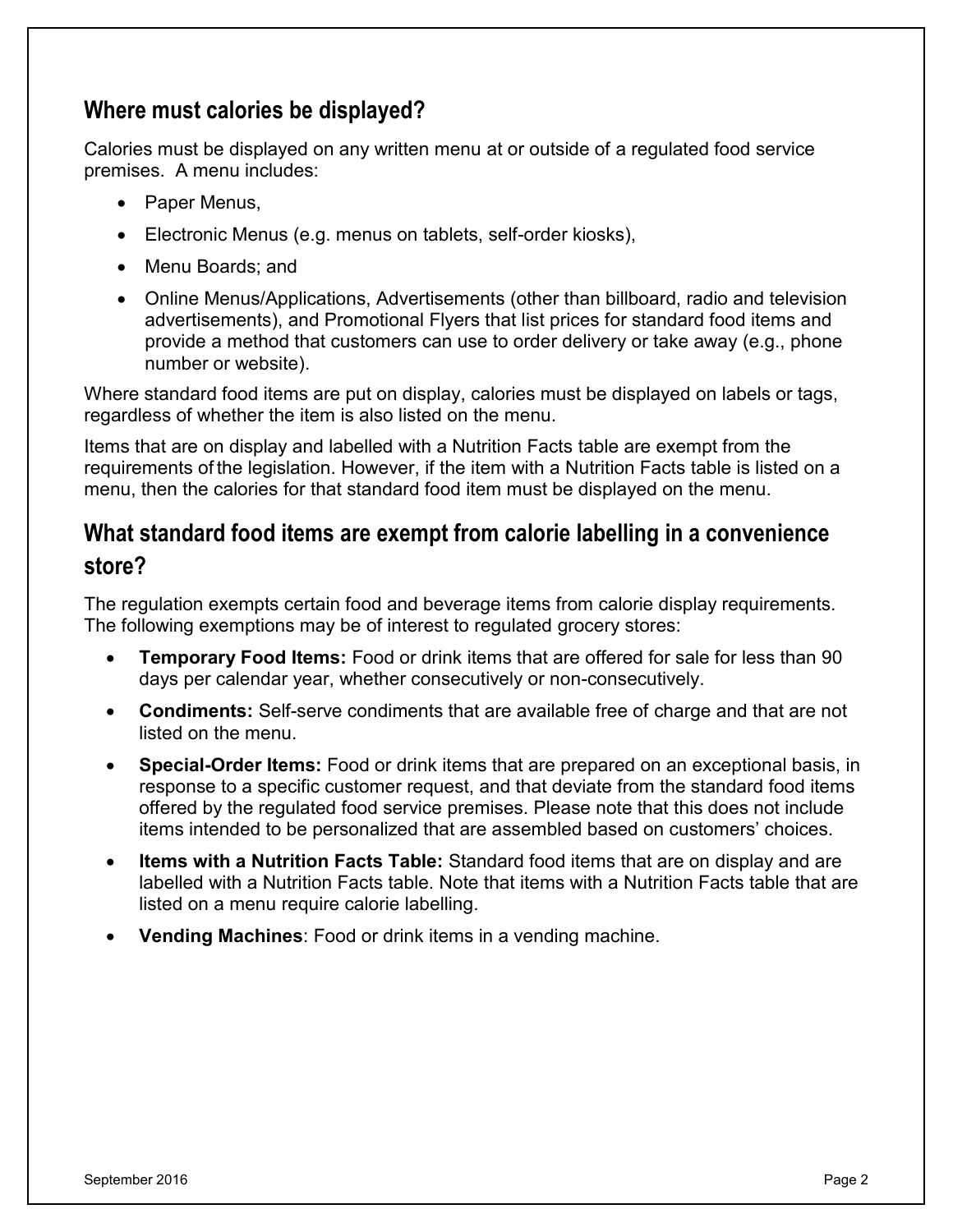In addition to the exemptions previously listed, the following items sold at grocery stores, are exempt from calorie posting requirements:

- Deli meats and cheeses that are normally sold by weight;
- Prepared fruit and vegetables intended for multiple persons;
- Flavoured bread, buns and rolls; and
- Olives and antipasti.

Please note that calories for the abovementioned items must be provided when these items are part of a standard food item. For example, olives in a salad, or flavoured bread, buns or rolls that come in a combination meal with a soup, and deli meats and cheeses in a sandwich, would require calorie posting.

#### **Table #1: Examples of Items Found in a Grocery or Convenience Store**

The items below are examples of how the exemptions for grocery could be interpreted. The applicability of these items as standard food items depend on factors including the presentation or context on which they are sold. Note that these examples illustrate the policy intent and how the regulation could be interpreted. Appointed inspectors are responsible for making final decisions about whether a regulated food service premises is in compliance with the Act.

| <b>Item</b>           | <b>Examples of standard food items that could</b><br>require calorie labelling              | <b>Examples of items that may be</b><br>exempt from calorie labelling |
|-----------------------|---------------------------------------------------------------------------------------------|-----------------------------------------------------------------------|
| Deli meat,            | • A sandwich containing sliced turkey                                                       | • Deli meats and cheeses sold by                                      |
| Cheese                | Prepared single serve cheese and cracker tray<br>$\bullet$                                  | weight at the deli counter                                            |
| <b>Prepared Fruit</b> | Single serve fruit cup<br>$\bullet$                                                         | • Fruit and vegetable platters                                        |
| and vegetables        | A side of baby carrots that is part of a<br>combination meal with a grilled cheese sandwich | prepared for multiple persons                                         |
| Bun, Roll, Bread      | • A sandwich made with an onion bun                                                         | • Pizza bun sold on its own                                           |
|                       | A coffee and cinnamon bun combination meal<br>$\bullet$                                     | • A loaf of raisin bread                                              |
|                       | A soup, pumpernickel dinner roll and beverage<br>$\bullet$<br>combination meal              | Multi-packs of herb rolls<br>$\bullet$                                |
| Bagel                 | Bagel with cream cheese<br>$\bullet$                                                        | • A chocolate chip bagel sold on its                                  |
|                       | Bacon, eggs, tomatoes, hash browns and a bagel                                              | own                                                                   |
|                       | combination meal                                                                            | • Multi-packs of plain bagels                                         |
| Croissant, Tea        | Breakfast sandwich on a croissant<br>$\bullet$                                              | Multi-packs of scones                                                 |
| biscuit, Scone        | Chili and tea biscuit combination meal<br>$\bullet$                                         |                                                                       |
|                       | A plain scone or croissant<br>$\bullet$                                                     |                                                                       |
| Donut, Fritter,       | An apple fritter sold on its own<br>$\bullet$                                               | Multi-packs of donuts<br>$\bullet$                                    |
| Danish, Muffin        | • A muffin sold on its own                                                                  | • Multi-packs of Danishes                                             |
| Cake, Tart            | A slice of cherry pie<br>٠                                                                  | A whole birthday cake<br>$\bullet$                                    |
|                       | $\bullet$ A butter tart                                                                     | • A whole pumpkin pie                                                 |
| Cookie, Cupcake,      | • A chocolate brownie                                                                       | Multi-packs of cupcakes<br>$\bullet$                                  |
| Dessert square        | • A date square                                                                             | Multi-packs of cookies                                                |
| Olives, Antipasti     | • A salad containing Kalamata olives                                                        | Stuffed grape leaves that are sold at                                 |
|                       | A sandwich containing sun dried tomatoes<br>٠                                               | the deli counter                                                      |
|                       |                                                                                             | Marinated mushrooms that are part                                     |
|                       |                                                                                             | of a self-serve antipasti bar                                         |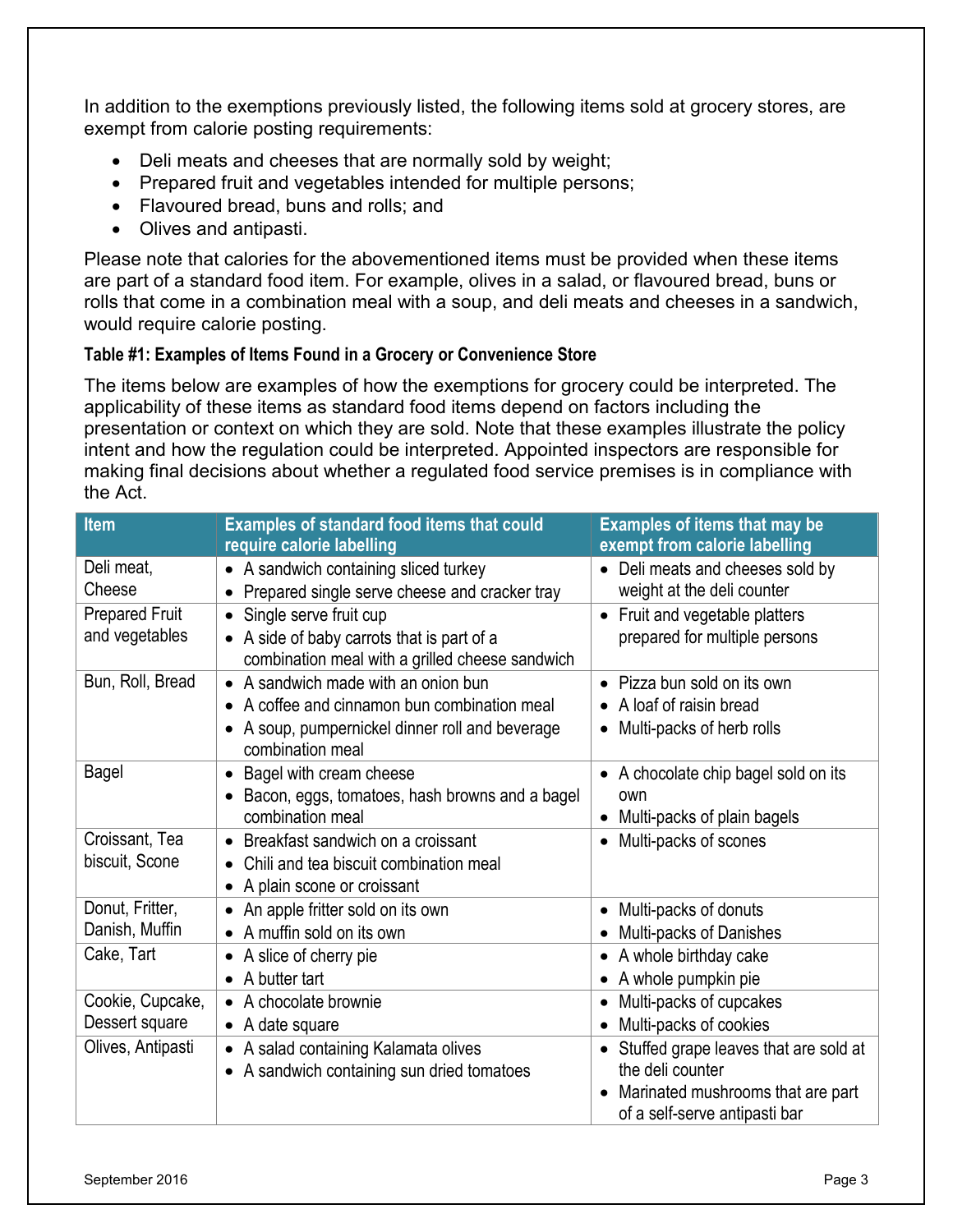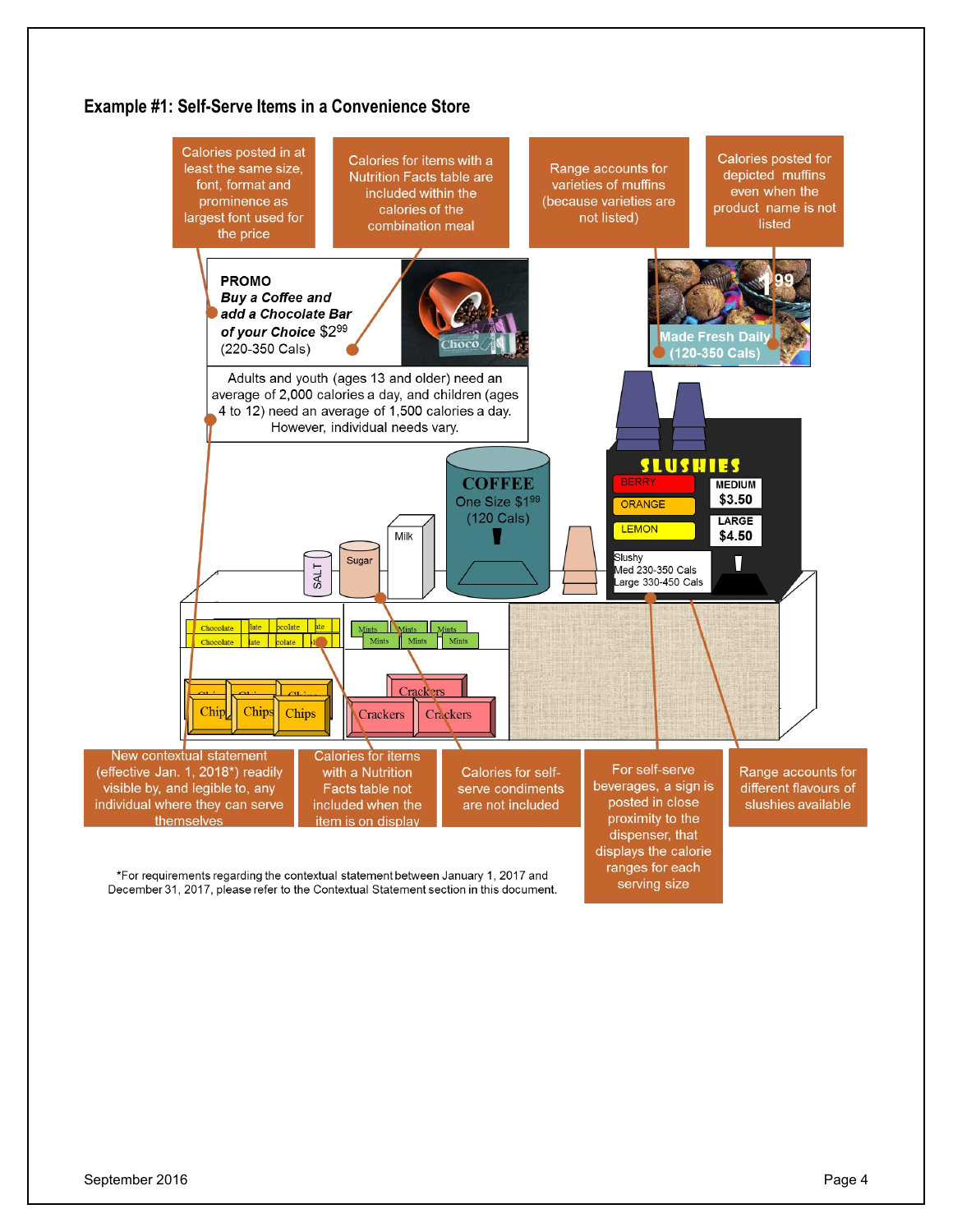### **How must the calorie information be displayed?**

Calories for standard food items must be displayed:

- Adjacent (i.e. next to, above, or below) to the name or price of the standard food item;
- Unobstructed and legible to customers reading the menu, label or tag; and
- In the same font and format, and at least the same size and prominence as **either** the name **or** the price of the standard food item (e.g. same colour, boldness, style, etc.).

If an owner or operator should choose to post calories based on the font size of the price, and the fonts in the price vary in size (i.e. different sized fonts are used for the dollar value and cents value), then calories must be in at least the same size as the largest font size in the price.

The term "Calories" or "Cals" must be displayed in the same size, font, and prominence as the calorie information and in one of the following two formats:

- Adjacent to the number of calories for each standard food item; or
- As a heading above a column listing the number of calories for each standard food item

### **Self-Serve Food and Beverages**

For restaurant-type food or drink item that customers serve for themselves, calories must be posted on one or more signs that:

- include the name of the food or drink item;
- set out the number of calories of a serving of the food or drink item and the serving size used to determine the number of calories;
- include the term "Calories" or "Cals" in the same size, font, and prominence as the calorie information; and
- are in close proximity to and clearly associated with the food or drink item.

The sign or signs must be visible by and legible to any individual where they can serve themselves.

For self-serve beverages, as an alternative to the above approach, a sign can be displayed that lists calorie ranges for each serving size of every category of beverage. The sign must be visible and legible and posted in close proximity to the dispenser.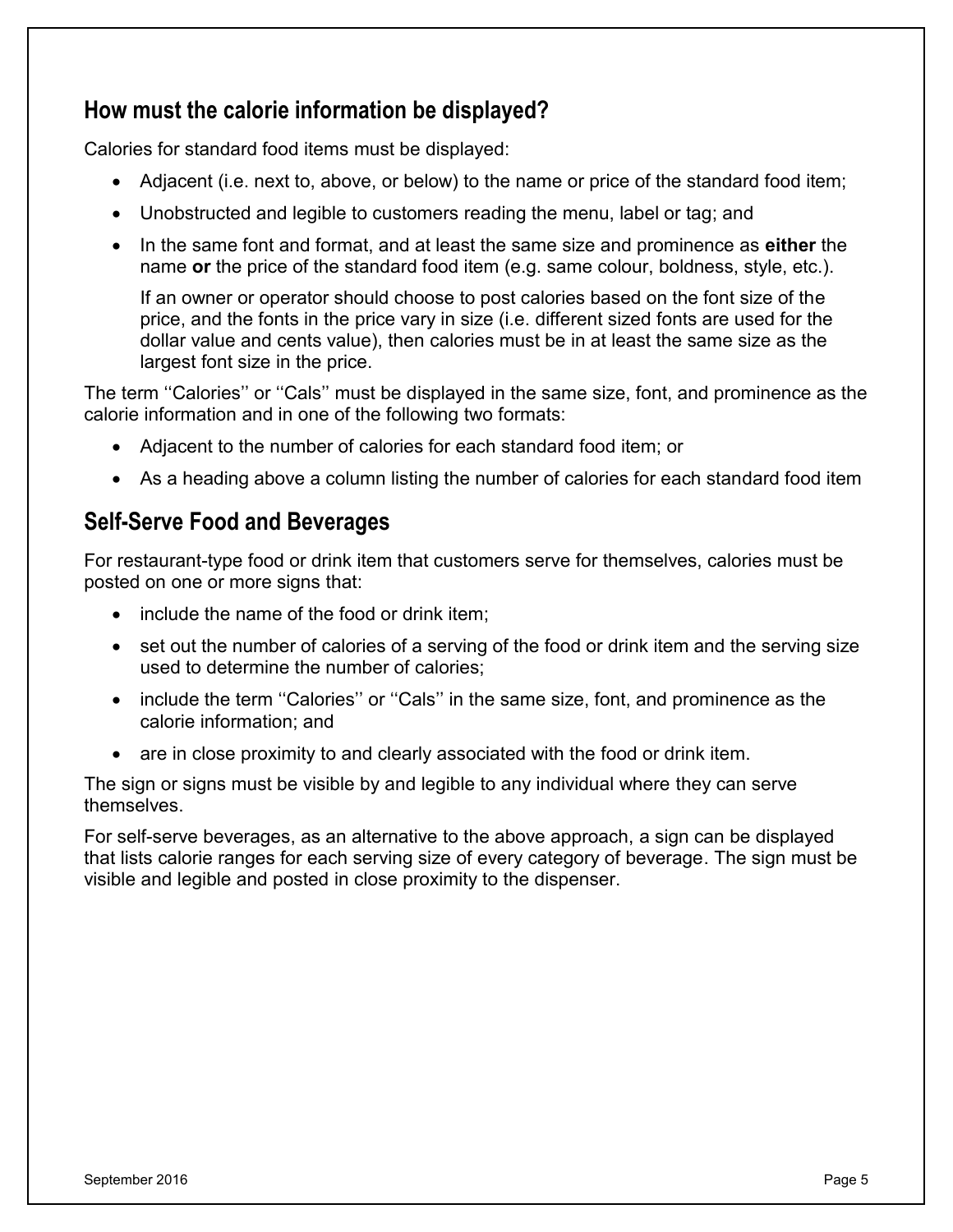#### **Example #2: Beverage Dispenser in a Convenience Store**



### **What serving size should be used when displaying calories?**

- Standard food items for individuals: Calories must be listed for the standard food item as it is sold or offered for sale. For example, if the item is sold by container size (e.g. small, medium or large), calories would have to be posted according to the size of each container. Alternatively, if the item is sold by weight (e.g. per 100g), calories would be posted by weight.
- Standard food items intended to be shared: The number of calories of an item to be shared may be displayed by either:
	- o displaying the number of calories of the *entire* standard food item and the number of servings that make up the entire item, or
	- o displaying the number of calories of *a serving* of the standard food item and the number of servings that make up the entire item.
- Self-serve food: If the food service premise provides a serving utensil that dispenses a uniform amount of food, calories must be determined by the volume of a serving dispensed by the utensil. For other self-serve food items, the serving size must a reasonable serving size determined by the owner or operator.
- Self-serve beverages: If cups or other containers are offered for self-serve drinks, serving sizes must be determined by the volume of the cups or containers, expressed in millilitres or by description of the cup size (e.g., small). For other self-serve drink items, the serving size must be a reasonable serving size determined by the owner or operator.

Please note that calorie information should include all items that come standard with the item (e.g. included as part of the description of the item). This would include dressings and dipping sauces.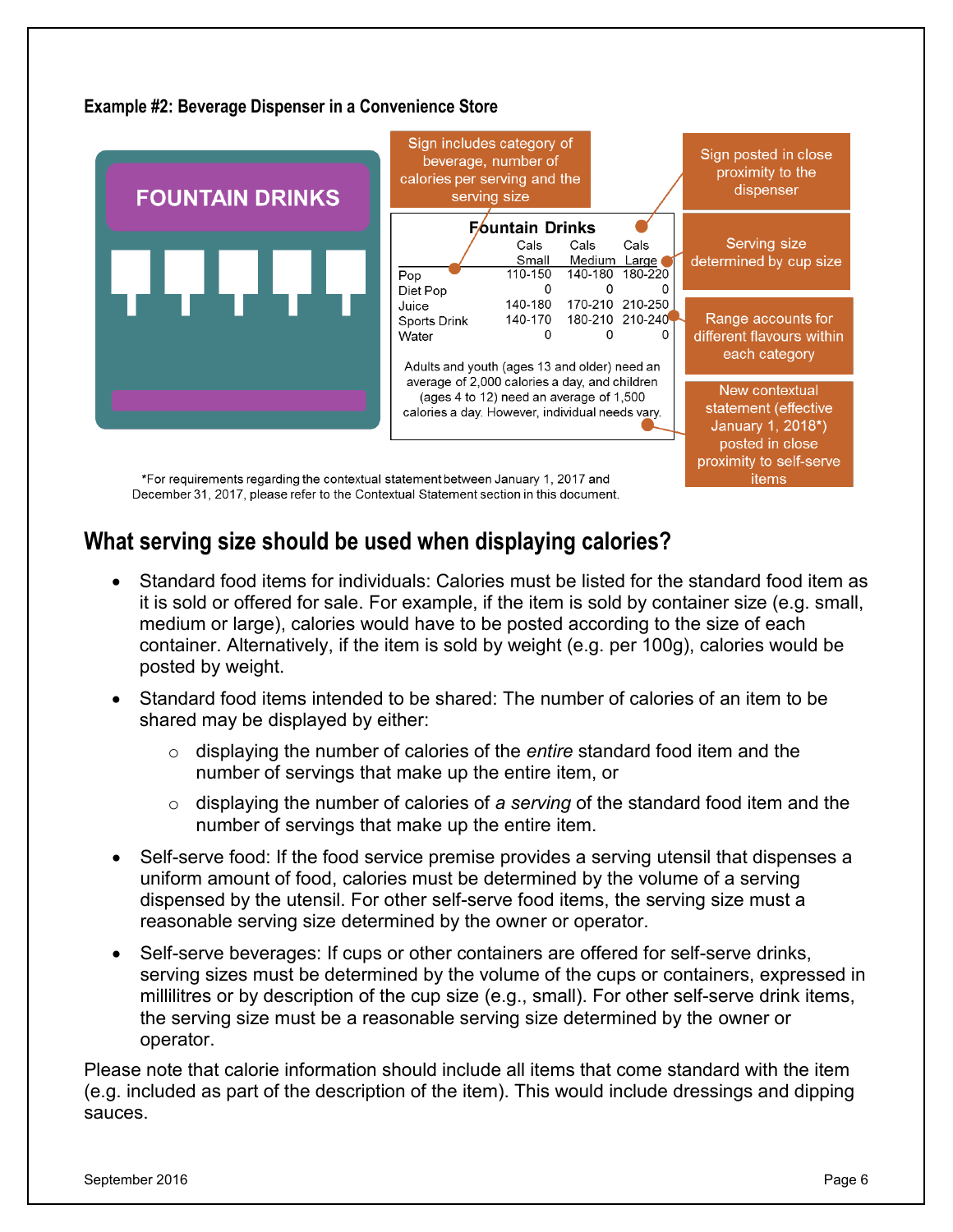### **How must the calorie information be displayed for combination meals?**

A combination meal should be treated as a single standard food item, and calories must be posted for the entire combination meal.

- For combination meals with two or more variable items, the number of calories for the combination meal must be displayed as a range between the lowest and highest calorie options of the combination meal that are available. If the options for the combination meal are individually listed, then the number of calories for each possible option must be displayed.
- If the options in a combination meal are displayed in bulk form (not portioned into their standard portion size), the number of calories per serving and the serving size must be posted on a sign that is in close proximity to and clearly associated with the item. However, if the calories for the options in a combination meal that are displayed in bulk are posted on a menu, label or tag, then premises would be exempt from posting this information on a sign.
- If the menu, label or tag includes an option to increase or decrease the size of a combination meal, the impact of the option on the overall number of calories of the combination meal must be declared for the increased or decreased size (e.g. Upsize your Combo - "Add 150 Cals").
- If the combination meal listed on a menu, label, or tag includes an item with a Nutrition Facts table, the calories for the item with the Nutrition Facts table must be included in the total number of calories displayed for the combination meal.

# **How must the calorie information be displayed for standard food items available in different flavours, varieties or sizes?**

Where a food or drink item is available in a number of flavours, varieties or sizes:

- If the menu, label or tag does **not** list the specific flavours, varieties or sizes, then the calorie range for all the available flavours, varieties or sizes of the item must be displayed.
- If the menu, label or tag lists specific flavours, varieties or sizes of the standard food item, the number of calories for each flavour, variety or size must be displayed.
- If the item is on display in bulk form (not portioned into their standard portion size) and the menu, label or tag does not list the available flavours, varieties, or sizes of the food item, then the number of calories per serving and the serving size must be posted on a sign that is in close proximity to and clearly associated with the item. However, if the calories for the item in bulk are listed on a menu, label or tag, then premises would be exempt from posting this information on a sign.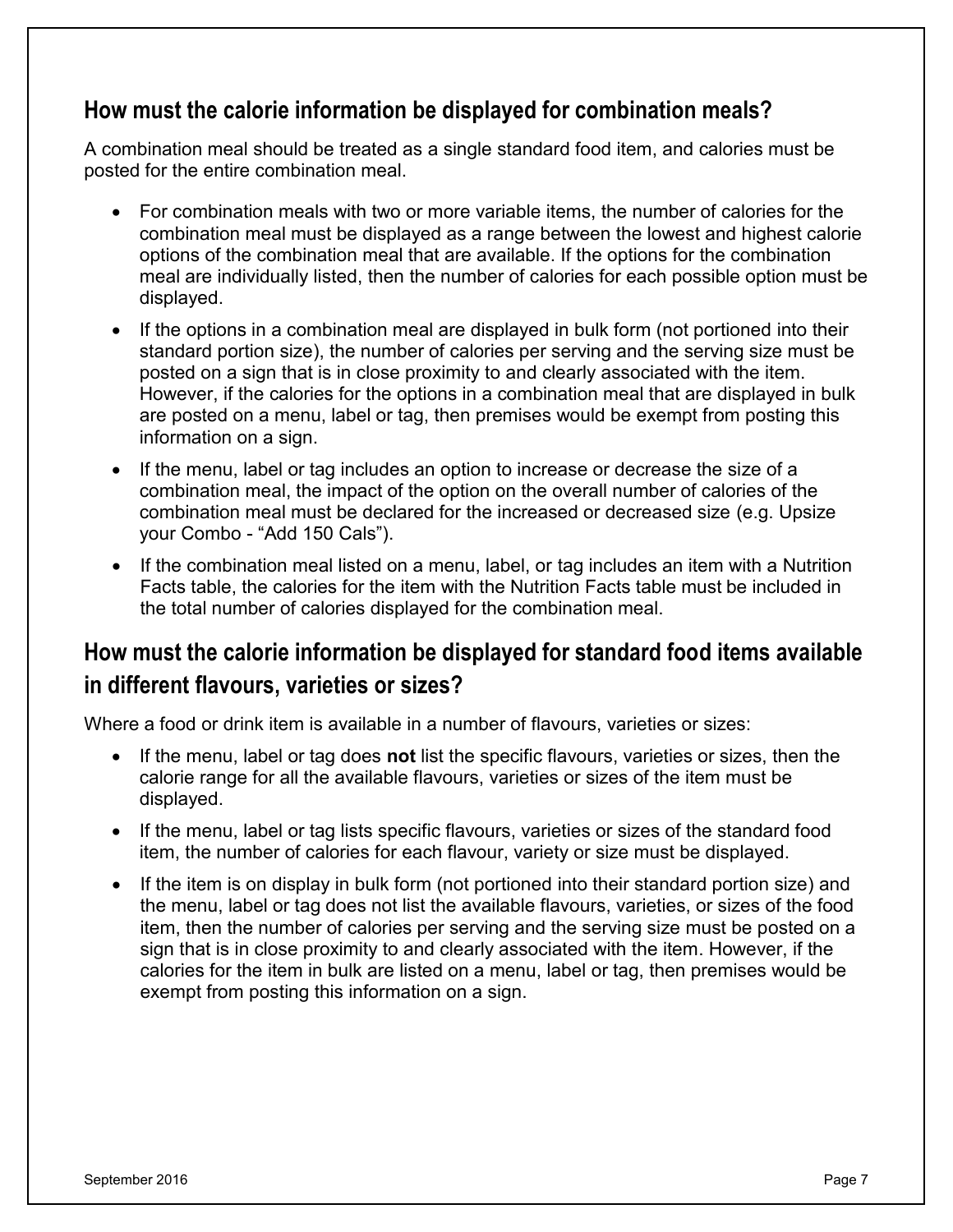# **How do you post calories for items that vary in their composition based on store availability?**

When a standard food item is offered for sale for more than 90 days in the year, consecutively or non-consecutively, and its composition varies according to availability of ingredients:

- If the menu label or tag does not list the flavours or varieties of the standard food item according to the ingredients, a range can be used.
- If the menu label or tag, lists the specific flavours or varieties, then the number of calories for each flavour or variety must be displayed.

#### **Example #3: Variable Items on Display in a Convenience Store**



# **Contextual Statement**

A contextual statement, in English or in French, must be displayed.

As of January  $1<sup>st</sup>$ , 2018, the following contextual statement must be displayed:

#### *"Adults and youth (ages 13 and older) need an average of 2,000 calories a day, and children (ages 4 to 12) need an average of 1,500 calories a day. However, individual needs vary."*

Between January  $1<sup>st</sup>$ , 2017 and December 31 $<sup>st</sup>$ , 2017, food service premises can choose to</sup> post the contextual statement above, or post the contextual statement as stated below:

> *"The average adult requires approximately 2,000 to 2,400 calories per day; however, individual calorie needs may vary."*